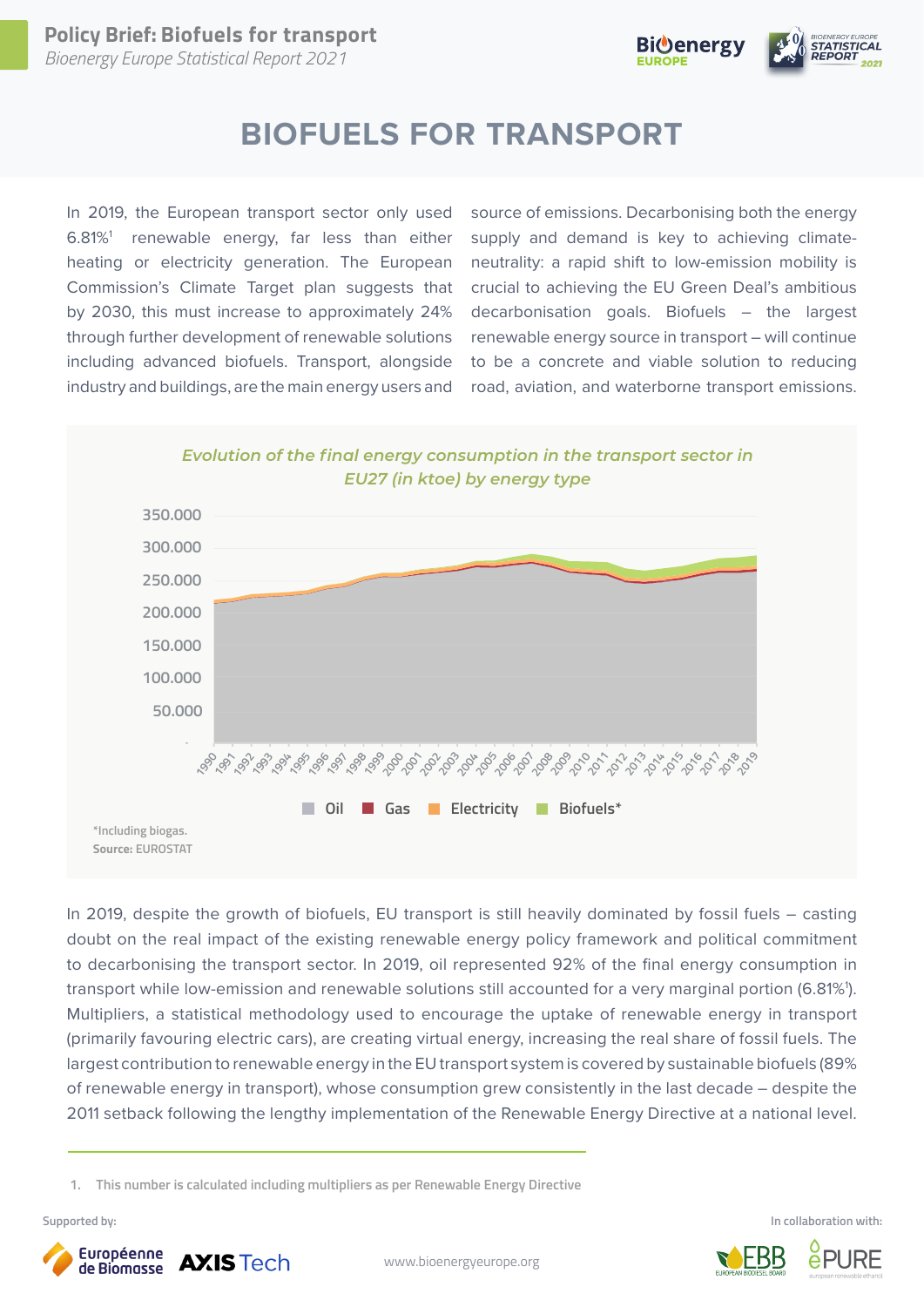*Bioenergy Europe Statistical Report 2021*





*Evolution of renewable energy consumption in the transport sector \* by fuel type in EU28 (Ktoe)*



**\*Without multipliers Source: Eurostat SHARES 2019**

### **Resource Efficiency and Biofuels Flexibility**

The output of EU biofuels plants maximises resource efficiency and - during the COVID19 pandemic demonstrated resilience and flexibility, and underlined the importance of a domestic biofuels industry. Innovative biorefineries process agricultural feedstock (crops, wastes, residues) into renewable fuel that reduces greenhouse gas emissions from road transport; delivers high quality protein, GMO-free animal feed that reduces the need for imported soybean meal; and captures CO<sub>2</sub> for use in beverage applications.

These refineries are part of a circular economy that makes the most sustainable use of land and waste materials and reduces reliance on fossil fuel. Indeed, other important co-products are obtained from ethanol and biodiesel processing like animal feed and captured CO<sub>2</sub>. In 2020, several EU-based ethanol producers

switched production from biofuels to disinfectant alcohol, playing a key role in overcoming the shortages and fighting the spread of the COVID19 pandemic.

#### **Circular Economy**

The principle of the circular economy is well applied by the EU biofuels industry. Indeed, since 2010 the use of waste and residues (such as animal fats and used cooking oil) to produce biodiesel has more than quadrupled, and now represents almost 30% of the feedstock for biodiesel production. Cellulosic ethanol production (and ethanol from other Annex IX-A feedstocks, including wine residues) is another growing sector that contributes to the circular economy.



*Share of mass output of ePURE Members' ethanol plants in Europe in 2020 (in %)*

**Supported by: In collaboration with:**